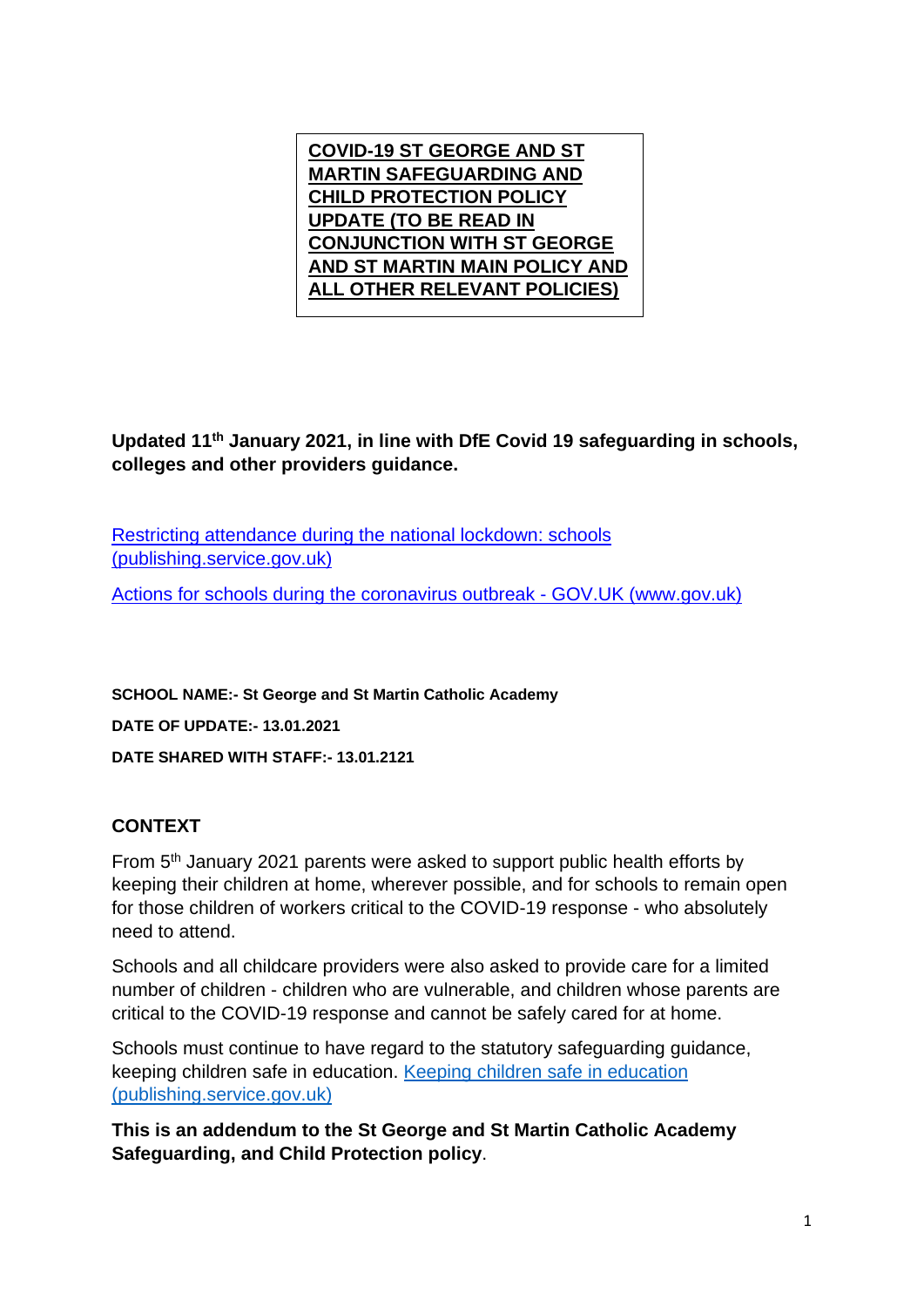Name of **school:** St George and St Martin Catholic Academy

#### **Key contacts**

**Head teacher :- Mrs D Farmer Designated Safeguarding Lead :- Mrs D Farmer Deputy Designated Safeguarding Lead :-Mrs T Hollins and Miss K Murray Chair of Board of Directors. Dr. G Meller Chair of Governors :- Mrs C Kelsall Safeguarding Governor:- Mrs C Tomkinson**

# **Contents** Page

| Safer recruitment, volunteers and movement of staff10 |  |
|-------------------------------------------------------|--|
|                                                       |  |
| Children and online safety away from school11         |  |
|                                                       |  |
|                                                       |  |
|                                                       |  |
|                                                       |  |
|                                                       |  |
|                                                       |  |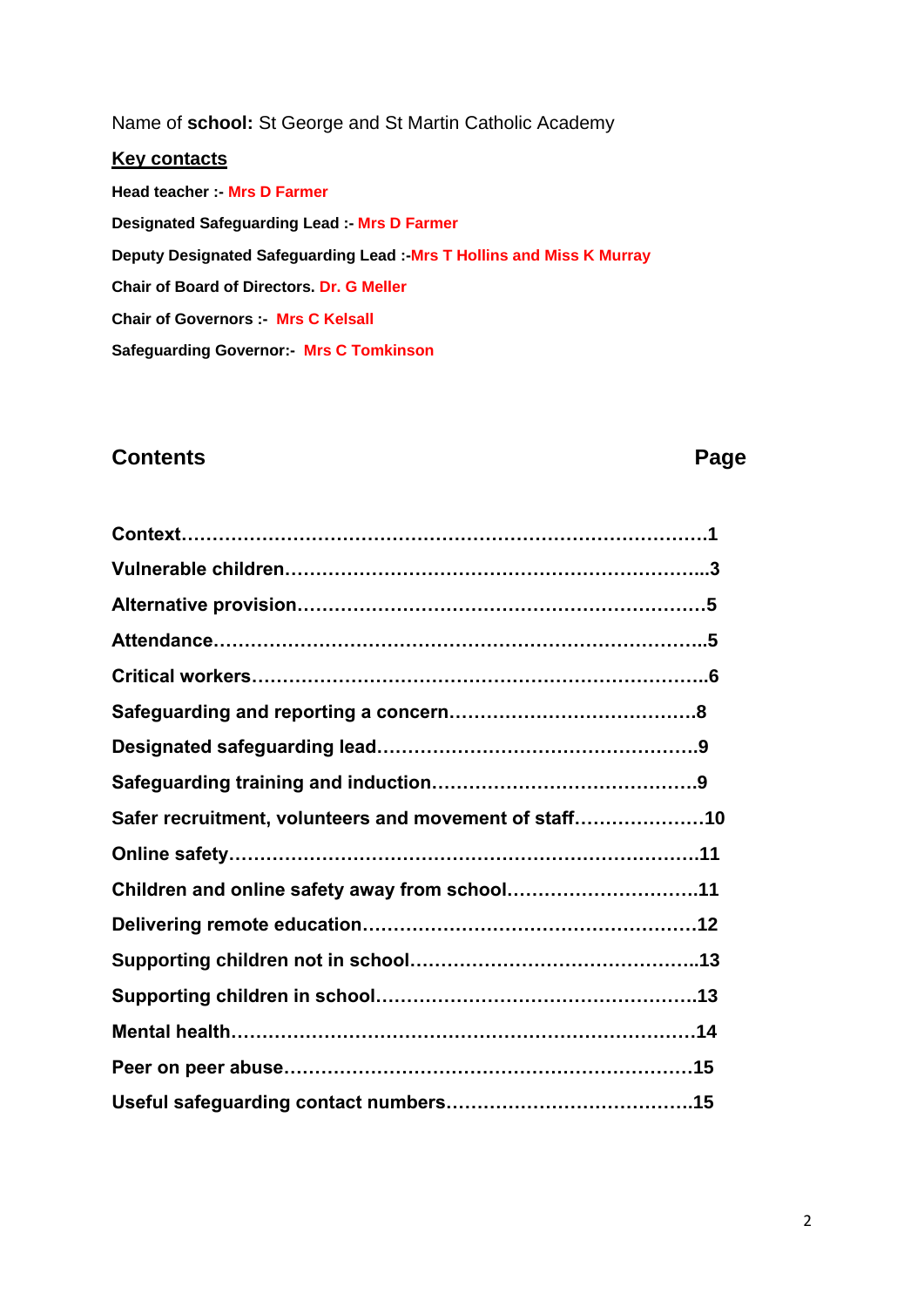## **Vulnerable Children**

Vulnerable children include those who have a social worker and those children and young people up to the age of 25 with education, health and care (EHC) plans

Those who have a social worker include children who have a Child Protection Plan and those who are looked after by the Local Authority. Vulnerable children and young people include those who:

- are assessed as being in need under section 17 of the Children Act 1989, including children and young people who have a child in need plan, a child protection plan or who are a looked-after child
- have an education, health and care (EHC) plan
- have been identified as otherwise vulnerable by educational providers or local authorities (including children's social care services), and who could therefore benefit from continued full-time attendance, this might include:
- children and young people on the edge of receiving support from children's social care services or in the process of being referred to children's services
- adopted children or children on a special quardianship order
- those at risk of becoming NEET ('not in employment, education or training')
- those living in temporary accommodation
- those who are young carers
- those who may have difficulty engaging with remote education at home (for example due to a lack of devices or quiet space to study)
- care leavers

others at the provider and local authority's discretion including pupils and students who need to attend to receive support or manage risks to their mental health

Children of critical workers and vulnerable children who can access schools or educational settings - GOV.UK (www.gov.uk)

St George and St Martin Academy recognises that previously looked after children are a potentially vulnerable group who may not have a social worker and will consider the support and offer to this cohort of children. In particular families and friend's carers may need additional support. Some previously looked after children may still have significant emotional wellbeing needs linked to their journey into care. Education settings have a key role in supporting the stability of those children with special guardianship orders or in adoptive homes.

Those with an EHC plan will be risk-assessed in consultation with the Local Authority and parents, to decide whether they need to continue to be offered a school or college place in order to meet their needs, or whether they can safely have their needs met at home. This could include, if necessary, carers, therapists or clinicians visiting the home to provide any essential services. Many children and young people with EHC plans can safely remain at home.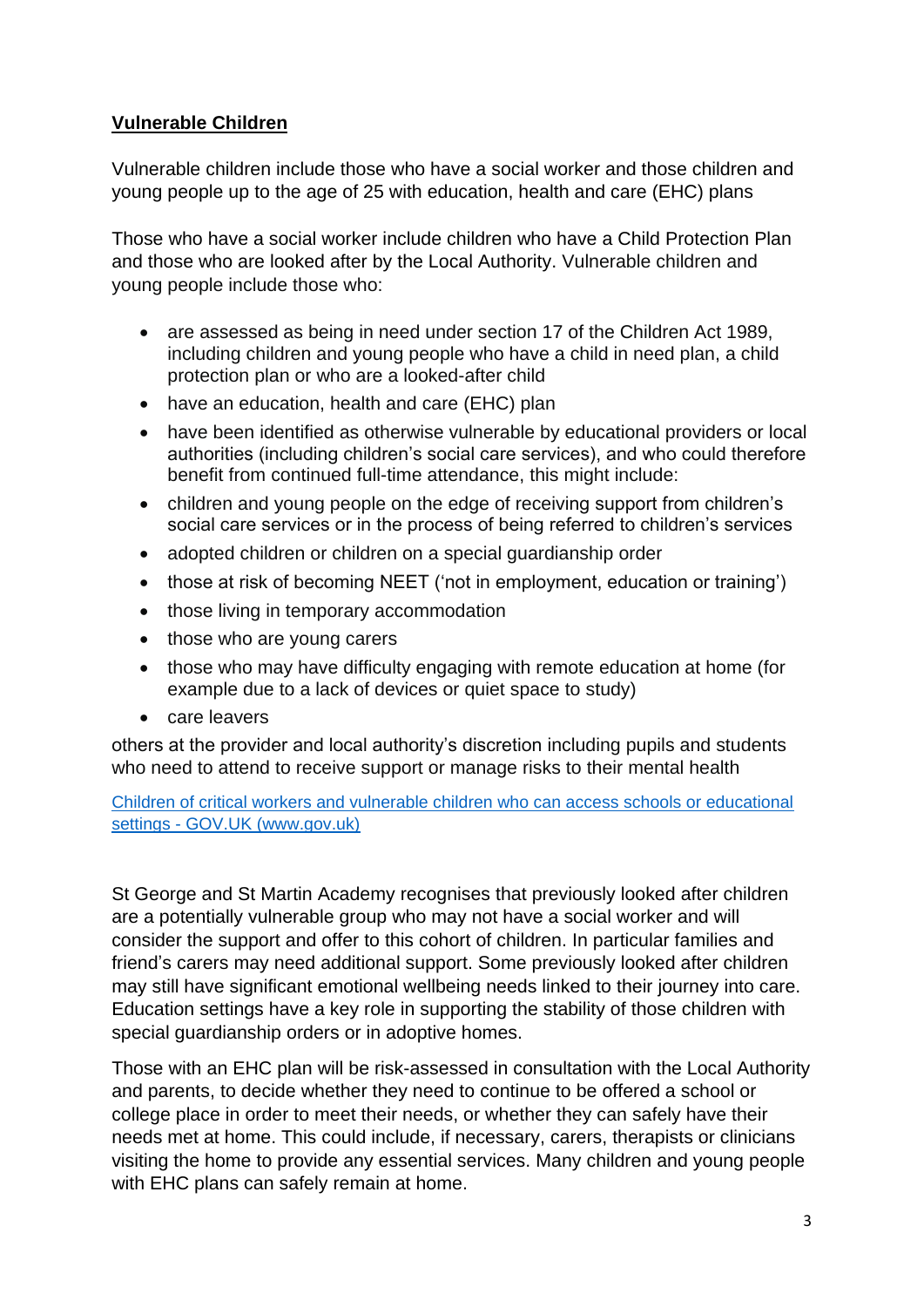Eligibility for free school meals in and of itself should not be the determining factor in assessing vulnerability.

Senior leaders, especially the Designated Safeguarding Lead (and deputy) know who our most vulnerable children are. They have the flexibility to offer a place to those on the edge of receiving children's social care support.

St George and St Martin Catholic Academy will continue to work with and support children's social workers to help protect vulnerable children. This includes working with and supporting children's social workers and the Local Authority virtual school head (VSH) for looked-after and previously looked-after children. We will work with social workers to ensure that Personal Education Plans (PEPs) for Looked After Children are up to date with the current education offer that looked after children are accessing.

The DSL (Mrs D Farmer) will continue to provide support to teachers and pastoral staff to ensure that contact is maintained with children (and families) who are not attending school.

Schools are expected to allow and strongly encourage vulnerable children and young people to attend. Parents/carers of vulnerable children and young people are strongly encouraged to take up the place. If vulnerable children and young people do not attend, St George and St Martin Catholic Academy will:

- work together with the local authority and social worker (where applicable) to follow up with the parent or carer to explore the reason for absence, discussing their concerns using supporting guidance considering the child's circumstances and their best interests
- work together with the local authority and social worker (where applicable) and other relevant partners to encourage the child or young person to attend educational provision, particularly where the social worker agrees that the child or young person's attendance would be appropriate

Where schools grant a leave of absence to a vulnerable child or young person they should still speak to parents and carers, and social workers (where applicable) to explore the reasons for this and any concerns raised. The discussions should focus on the welfare of the child or young person and ensuring that the child or young person is able to access appropriate education and support while they are at home.

Where providers have had to temporarily stop on-site provision on public health advice, they should inform the local authority to discuss alternative arrangements for vulnerable children and young people and work towards welcoming back pupils as soon as possible, where feasible to do so.

St George and St Martin Catholic Academy are encouraged to work collaboratively with other schools and education providers and other local partners (including the local authority, social workers, police, youth services, key workers etc.) to maximise opportunities for face-to face provision for vulnerable children.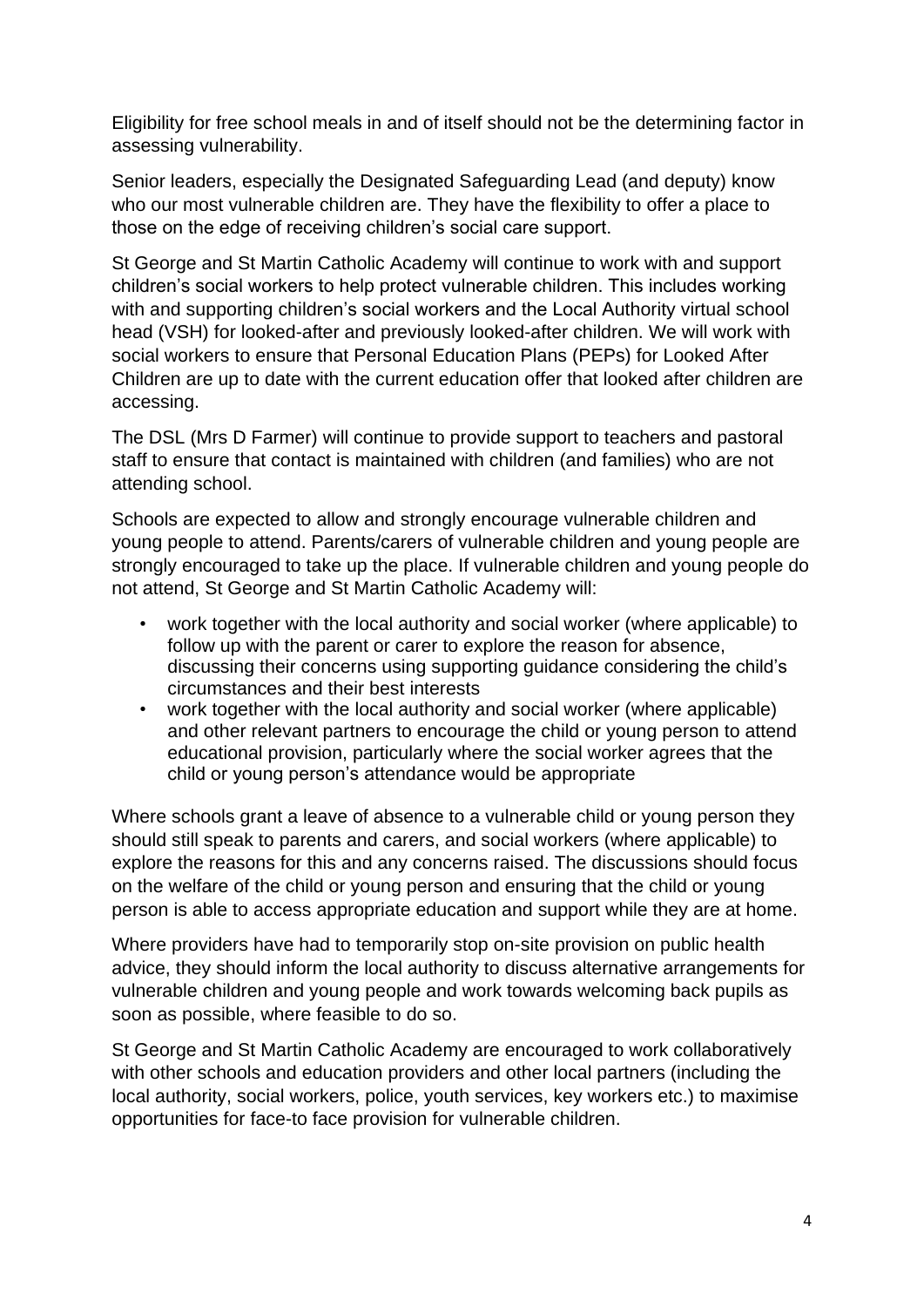Where parents are concerned about the risk of the child contracting COVID19, St George and St Martin Catholic Academy or the social worker will talk through these anxieties with the parent/carer following the advice set out by Public Health England.

St George and St Martin Catholic Academy will encourage our vulnerable children and young people to attend a school, including remotely if needed. The DSL will continue to provide support to teachers and pastoral staff to ensure that contact is maintained with children (and families) who are not attending school.

## **Alternative provision schools**

Alternative Provision schools should remain open to vulnerable children and young people and children of critical works (recognising that the characteristics of the cohorts in alternative provision will mean these settings continue to offer face to face provision for all pupils, where appropriate).

We expect AP schools to actively encourage those they consider to be vulnerable – identified in partnership with local services - to attend provision. They should provide robust remote learning for those who are not attending.

On occasion AP schools will encounter circumstances where they cannot provide their usual interventions and provision at adequate staffing ratios, or with staff with vital specialist training. In these circumstances they should seek to resume as close as possible to full time provision, as soon as possible, for all children of critical workers and those deemed vulnerable.

Hospital schools should continue to provide full time education where it is safe and feasible to do so, and in line with hospital infection prevention and control (IPC) measures.

## **Attendance**

During this period of national lockdown, primary, secondary, alternative provision and special schools will remain open to vulnerable children and young people and the children of critical workers only (recognising that the characteristics of the cohorts in special schools and alternative provision will mean these settings continue to offer face to face provision for all pupils, where appropriate). All other pupils should receive remote education. Pupils who are self-isolating should not attend school. Clinically extremely vulnerable pupils are also advised not to attend school.

St George and St Martin Catholic Academy will continue to record attendance in the register. We will follow up on absences of the pupils who are expected to be in school but where a parent wishes for their child to be absent, we may authorise the absence during this national lockdown period.

All pupils who are not eligible to be in school should be marked as Code X. They are not attending because they are following public health advice. As vulnerable children are still expected to attend school full time, they should not be marked as Code X if they are not in school (except if they are shielding, self-isolating or quarantining). If the parent of a vulnerable child wishes their child to be absent, the parent should let the school know.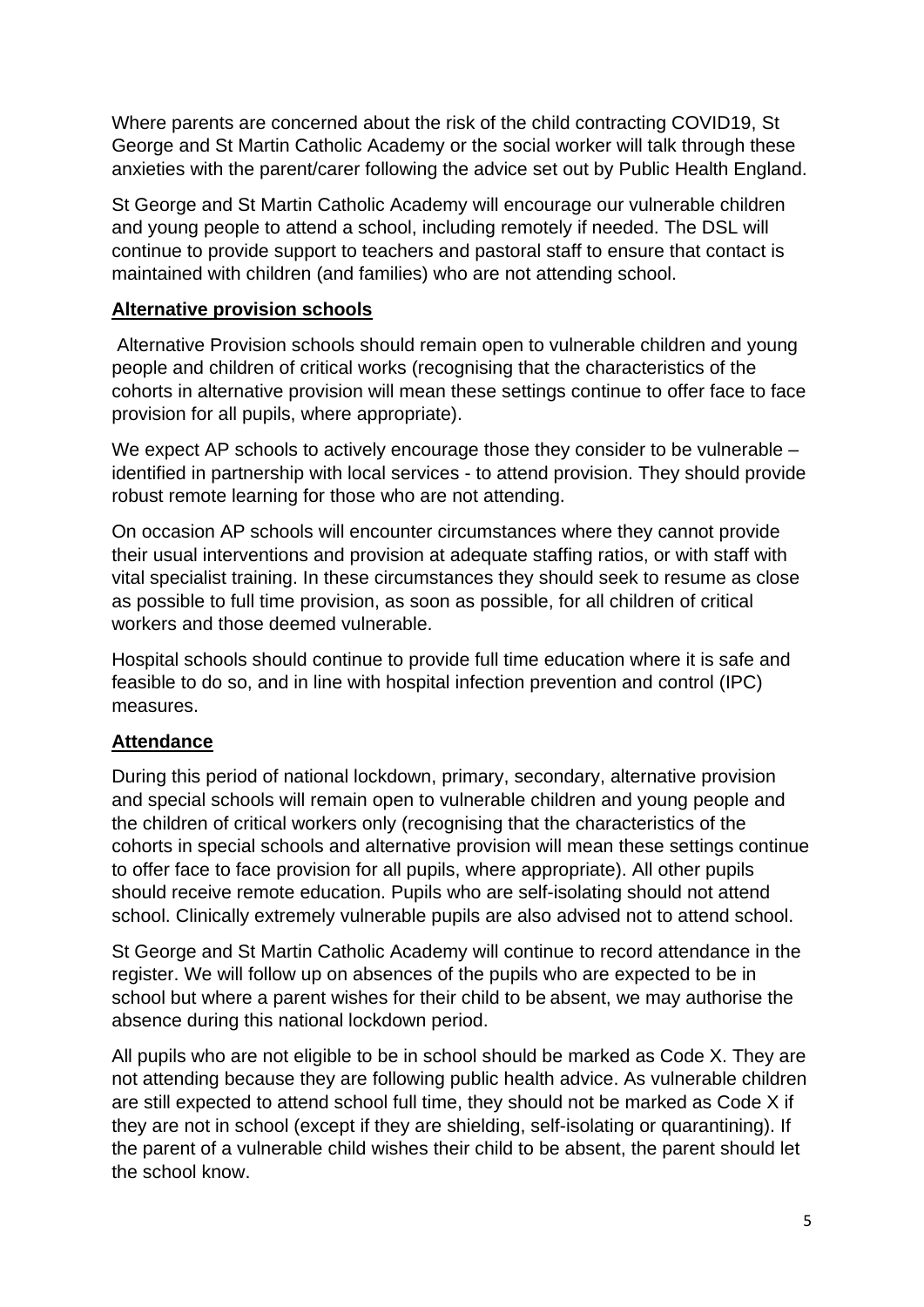The DfE expects schools to grant applications for leave of absence given the exceptional circumstances. This should be recorded as code C (leave of absence authorised by the school) unless another authorised absence code is more applicable.

Shielding advice is currently in place, and so all children still deemed clinically extremely vulnerable are advised not to attend school.

St George and St Martin Catholic Academy and social workers will agree with parents/carers whether children in need should be attending school and we will then follow up on any pupil that they were expecting to attend, who does not.

We will also follow up with any parent or carer who has arranged care for their child(ren) and the child(ren) subsequently do not attend.

Phone calls will be made to the parents/carers in these circumstances.

In all circumstances where a vulnerable child does not take up their place at school, or discontinues, St George and St Martin Catholic Academy will notify their social worker.

#### **Critical workers**

Parents whose work is critical to the coronavirus (COVID-19) and EU transition response include those who work in health and social care and in other key sectors outlined in the following sections. Children with at least one parent or carer who is a critical worker can go to school or college if required, but parents and carers should keep their children at home if they can.

[Critical workers and vulnerable children who can access schools or educational](https://www.gov.uk/government/publications/coronavirus-covid-19-maintaining-educational-provision?utm_source=4%20January%202021%20C19&utm_medium=Daily%20Email%20C19&utm_campaign=DfE%20C19)  settings - [GOV.UK \(www.gov.uk\)](https://www.gov.uk/government/publications/coronavirus-covid-19-maintaining-educational-provision?utm_source=4%20January%202021%20C19&utm_medium=Daily%20Email%20C19&utm_campaign=DfE%20C19)

The full list can be found here:

This includes, but is not limited to, doctors, nurses, midwives, paramedics, social workers, care workers, and other frontline health and social care staff including volunteers; the support and specialist staff required to maintain the UK's health and social care sector; those working as part of the health and social care supply chain, including producers and distributors of medicines and medical and personal protective equipment.

Education and childcare :-

- childcare
- support and teaching staff
- social workers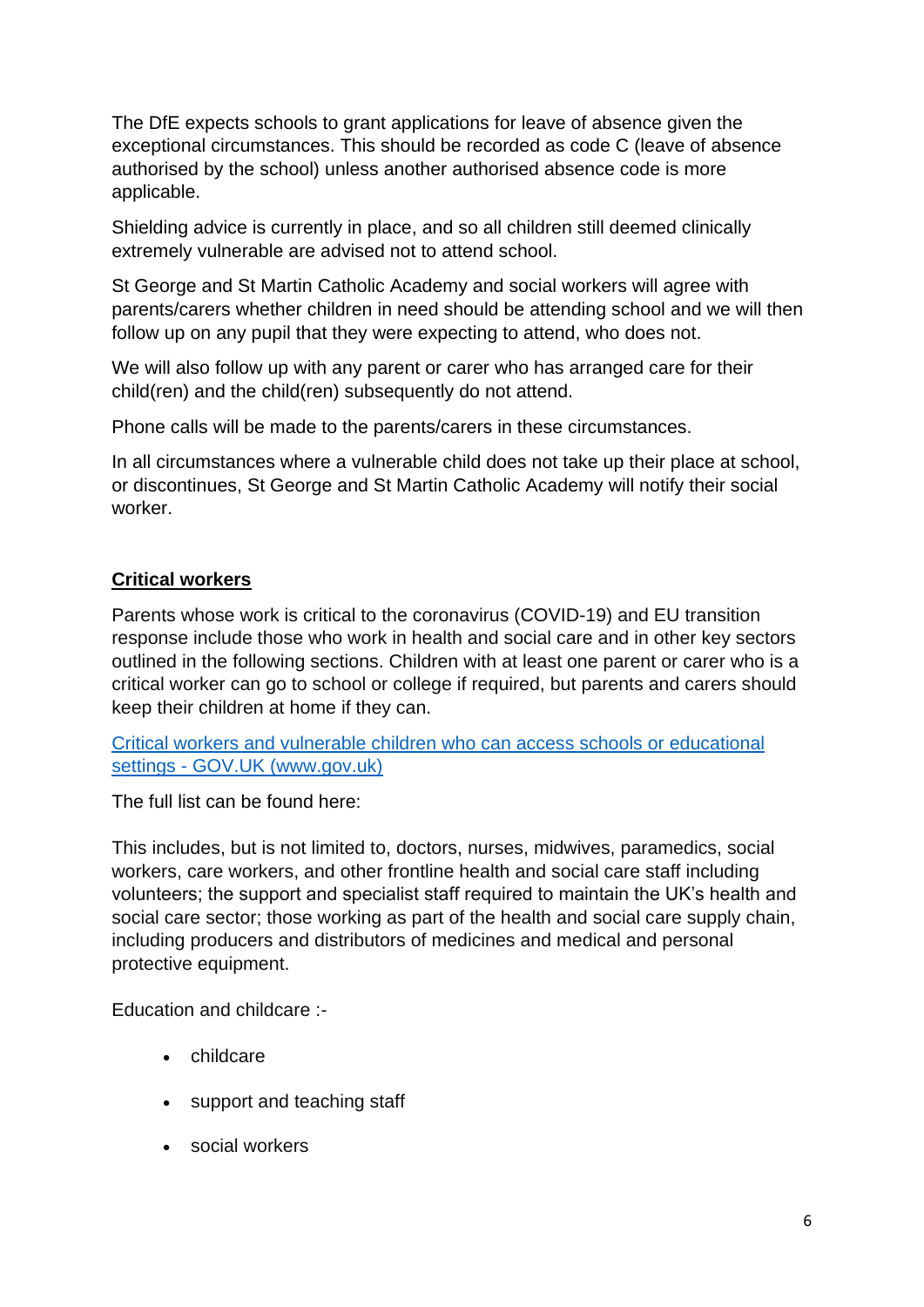specialist education professionals who must remain active during the coronavirus (COVID-19) response to deliver this approach

Key Public Services:-

- those essential to the running of the justice system
- religious staff
- charities and workers delivering key frontline services
- those responsible for the management of the deceased
- journalists and broadcasters who are providing public service broadcasting

Local and national government. This only includes those administrative occupations essential to the effective delivery of:-

- the coronavirus (COVID-19) response, and the delivery of and response to EU transition
- essential public services, such as the payment of benefits and the certification or checking of goods for import and export (including animal products, animals, plants and food), including in government agencies and arms length bodies

Food and other necessary good. This includes those involved in food:-

- production
- processing
- distribution
- sale and delivery
- as well as those essential to the provision of other key goods (for example hygienic and veterinary medicines)

Public safety and national security. This includes:-

- police and support staff
- Ministry of Defence civilians
- contractor and armed forces personnel (those critical to the delivery of key defence and national security outputs and essential to the response to the coronavirus (COVID-19) outbreak and EU transition)
- fire and rescue service employees (including support staff)
- National Crime Agency staff
- those maintaining border security, prison and probation staff and other national security roles, including those overseas

Transport and border.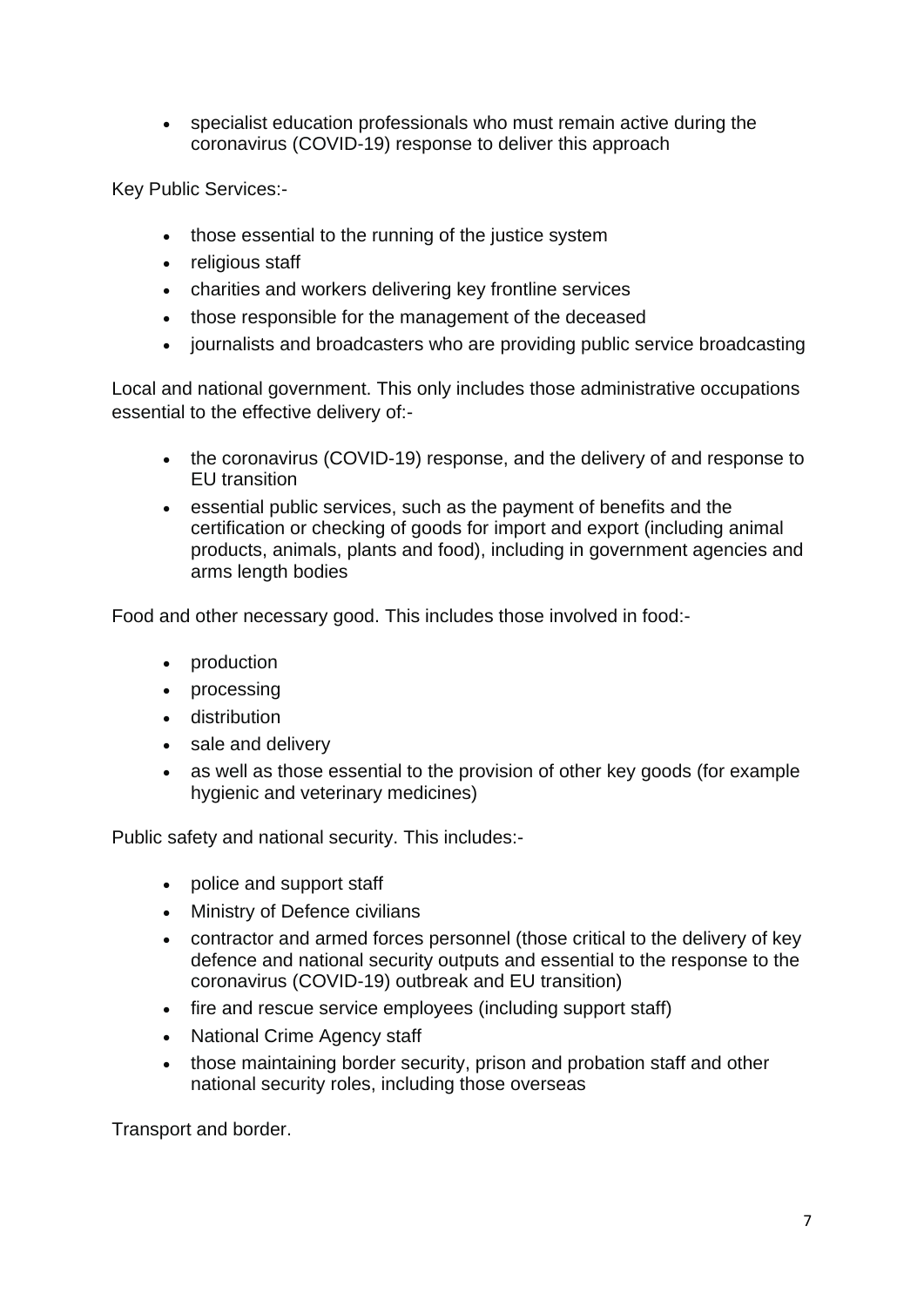This includes those who will keep the air, water, road and rail passenger and freight transport modes operating during the coronavirus (COVID-19) response and EU transition, including those working on transport systems through which supply chains pass and those constructing or supporting the operation of critical transport and border infrastructure through which supply chains pass.

Utilities, communication and financial services. This includes:-

- staff needed for essential financial services provision (including but not limited to workers in banks, building societies and financial market infrastructure)
- the oil, gas, electricity and water sectors (including sewerage)
- information technology and data infrastructure sector and primary industry supplies to continue during the coronavirus (COVID-19) response
- key staff working in the civil nuclear, chemicals, telecommunications (including but not limited to network operations, field engineering, call centre staff, IT and data infrastructure, 999 and 111 critical services)
- postal services and delivery
- payments providers
- waste disposal sectors

[Children of critical workers and vulnerable children who can access schools or educational](https://www.gov.uk/government/publications/coronavirus-covid-19-maintaining-educational-provision/guidance-for-schools-colleges-and-local-authorities-on-maintaining-educational-provision)  settings - [GOV.UK \(www.gov.uk\)](https://www.gov.uk/government/publications/coronavirus-covid-19-maintaining-educational-provision/guidance-for-schools-colleges-and-local-authorities-on-maintaining-educational-provision)

## **Safeguarding and reporting of concerns**

Where staff have a concern about a child, they should continue to follow the process outlined in our Safeguarding Policy.

Staff are reminded of the need to report and record any concern immediately and without delay.

Where staff are concerned about an adult working with children in the school, they should report the concern to the headteacher.

If there is a requirement to make a notification to the headteacher whilst away from school, this should be done verbally over the phone and followed up with an email to the head teacher to confirm the discussion.

Concerns around the Headteacher should be directed to the Chair of Governors (Mrs C Kelsall) and SEL **(Mr I Beardmore)**

Schools must continue to have regard to the statutory safeguarding guidance, keeping children safe in education.

It will be important that all staff working in the school are aware of this revised policy addendum.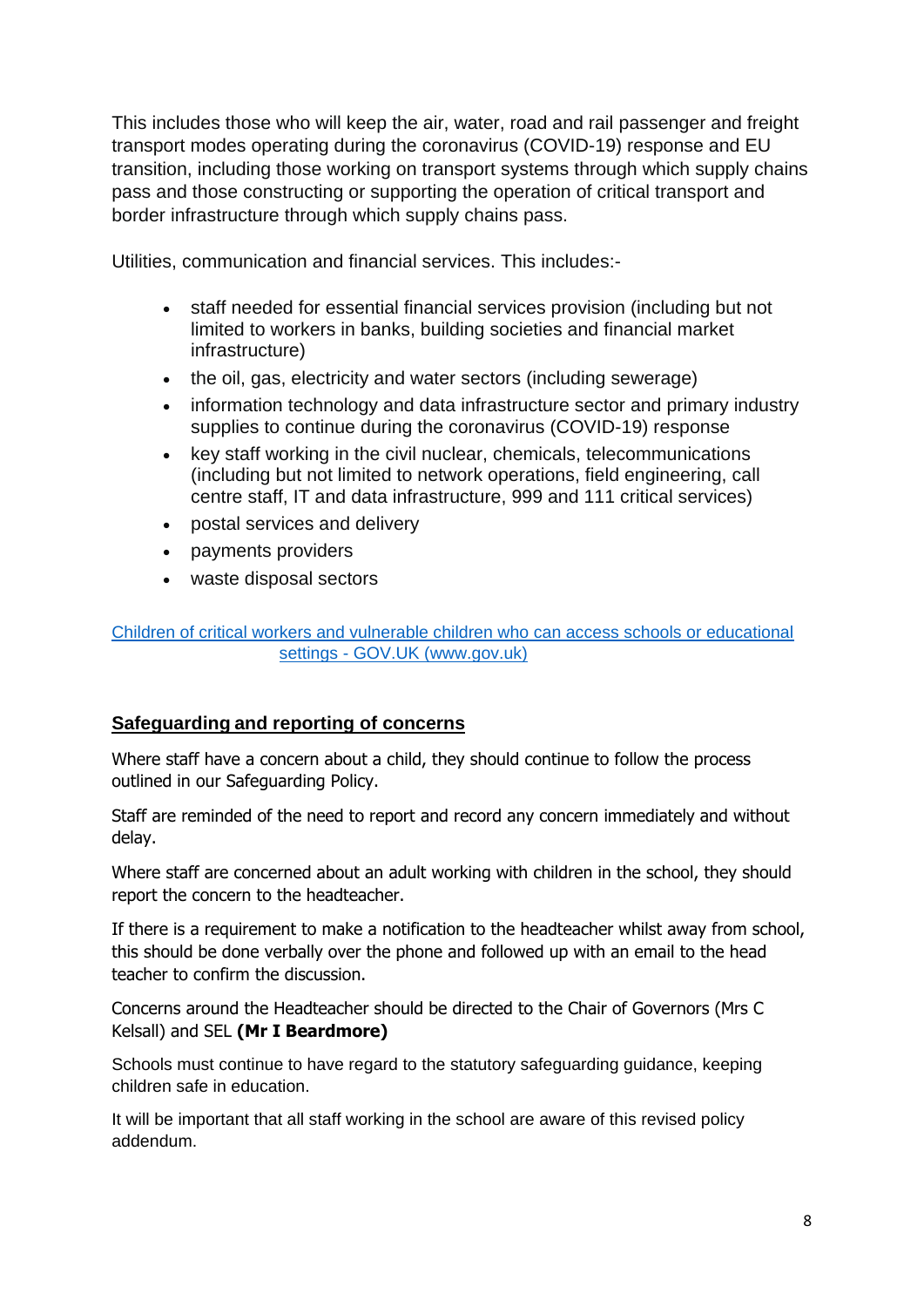There should be no change to local multi-agency safeguarding arrangements, which remain the responsibility of the three safeguarding partners (local authorities, clinical commissioning groups and chief officers of police). We expect all local safeguarding partners to be vigilant and responsive to all safeguarding threats and ensure vulnerable children and young persons are safe – particularly as more children and young people will be learning remotely.

#### **Designated Safeguarding Lead**

It is expected that St George and St Martin Catholic Academy will have a trained DSL (or deputy) available on site. However, it is recognised that there may be operational challenges to this. In such cases, there are two options to consider:

- a trained DSL (or deputy) from the school can be available to be contacted via phone or online video, for example working from home
- sharing trained DSLs (or deputies) with other schools (who should be available to be contacted via phone or online video)

Where a trained DSL (or deputy) is not on site, in addition to one of the above options, a senior leader should take responsibility for co-ordinating safeguarding on site.

This might include updating and managing access to child protection online systems and liaising with the offsite DSL (or deputy) and as required liaising with children's social workers where they require access to children in need and/or to carry out statutory assessments at the Academy.

The DSL will ensure all relevant safeguarding and welfare information held on children remains accurate, and complete. If a child from our school attends another setting, we will do what we can reasonably to provide the receiving institution with relevant welfare and child protection information

It is important that all staff and volunteers have access to a trained DSL (or deputy). On each day staff on site will be made aware of that person is and how to speak to them.

The DSL will continue to engage with social workers, and attend all multi-agency meetings, which can be done remotely.

### **Safeguarding Training and Induction**

All existing school staff at St George and St Martin Catholic Academy have had safeguarding training and have read part 1 of Keeping Children Safe in Education (2020). The DSL should communicate with staff any new local arrangements, so they know what to do if they are worried about a child.

Where new staff are recruited, or new volunteers enter St George and St Martin Catholic Academy, they will continue to be provided with a safeguarding induction.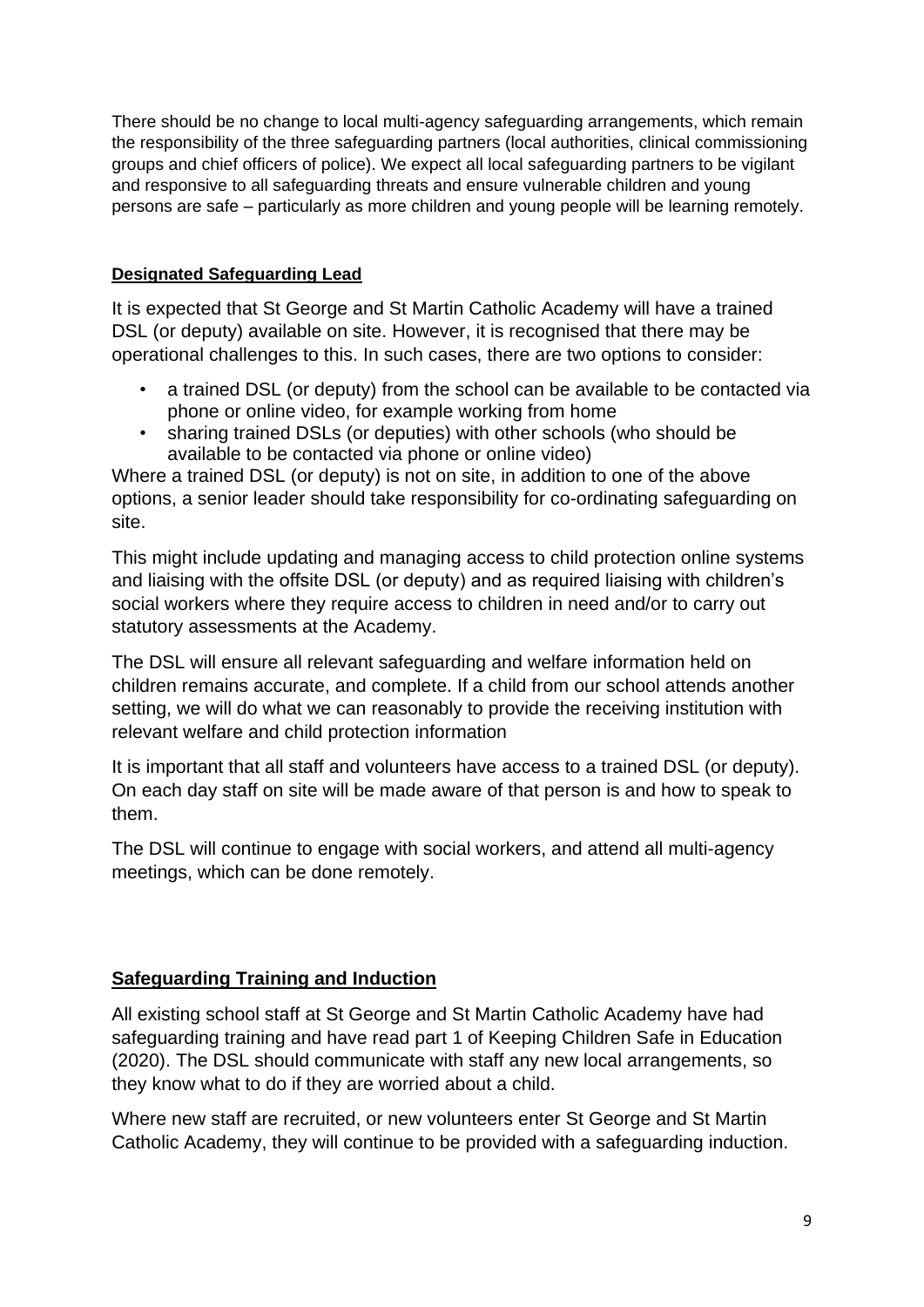If staff are deployed from another education or children's workforce setting to our school, we will consider the DfE supplementary guidance on safeguarding children during the COVID-19 pandemic and will accept portability as long as the current school confirms in writing that: -

- the individual has been subject to an enhanced DBS and children's barred list check
- there are no known concerns about the individual's suitability to work with children
- there is no ongoing disciplinary investigation relating to that individual
- that the member of staff has received appropriate safeguarding training.

Upon arrival, they will be given a copy of our child protection policy, confirmation of local processes and confirmation of DSL arrangements.

#### **Safer recruitment/volunteers and movement of staff**

It remains essential that people who are unsuitable are not allowed to enter the children's workforce or gain access to children. When recruiting new staff, St George and St Martin Catholic Academy will continue to follow the relevant safer recruitment processes for their setting, including, as appropriate, relevant sections in part 3 of Keeping Children Safe in Education (2020) (KCSIE). Schools must comply with their legal duties regarding pre-appointment including having regard to part three of the statutory safeguarding guidance keeping children safe in education.

Where St George and St Martin Catholic Academy are utilising volunteers, that St George and St Martin Catholic Academy will continue to follow the checking and risk assessment process as set out in paragraphs 167 to 172 of KCSIE. Under no circumstances will a volunteer who has not been checked be left unsupervised or allowed to work in regulated activity. Approval to use volunteers must be granted by the SEL and Chair of Board of Directors

St George and St Martin Catholic Academy will continue to follow the legal duty to refer to the DBS anyone who has harmed or poses a risk of harm to a child or vulnerable adult. Full details can be found at paragraph 163 of KCSIE.

St George and St Martin Catholic Academy will also continue to consider and make referrals to the Teaching Regulation Agency (TRA) as per paragraph 166 of KCSIE and the TRA's 'Teacher misconduct advice for making a referral. During the COVID-19 period all referrals should be made by emailing: misconduct.teacher@education.gov.uk

Whilst acknowledging the challenge of the current National emergency, it is essential from a safeguarding perspective that any St George and St Martin Catholic Academy is aware, on any given day, which staff/volunteers will be in St George and St Martin Catholic Academy, and that appropriate checks have been carried out, especially for anyone engaging in regulated activity. As such, St George and St Martin Catholic Academy will continue to keep the single central record (SCR) up to date as outlined in paragraphs 148 to 156 in KCSIE.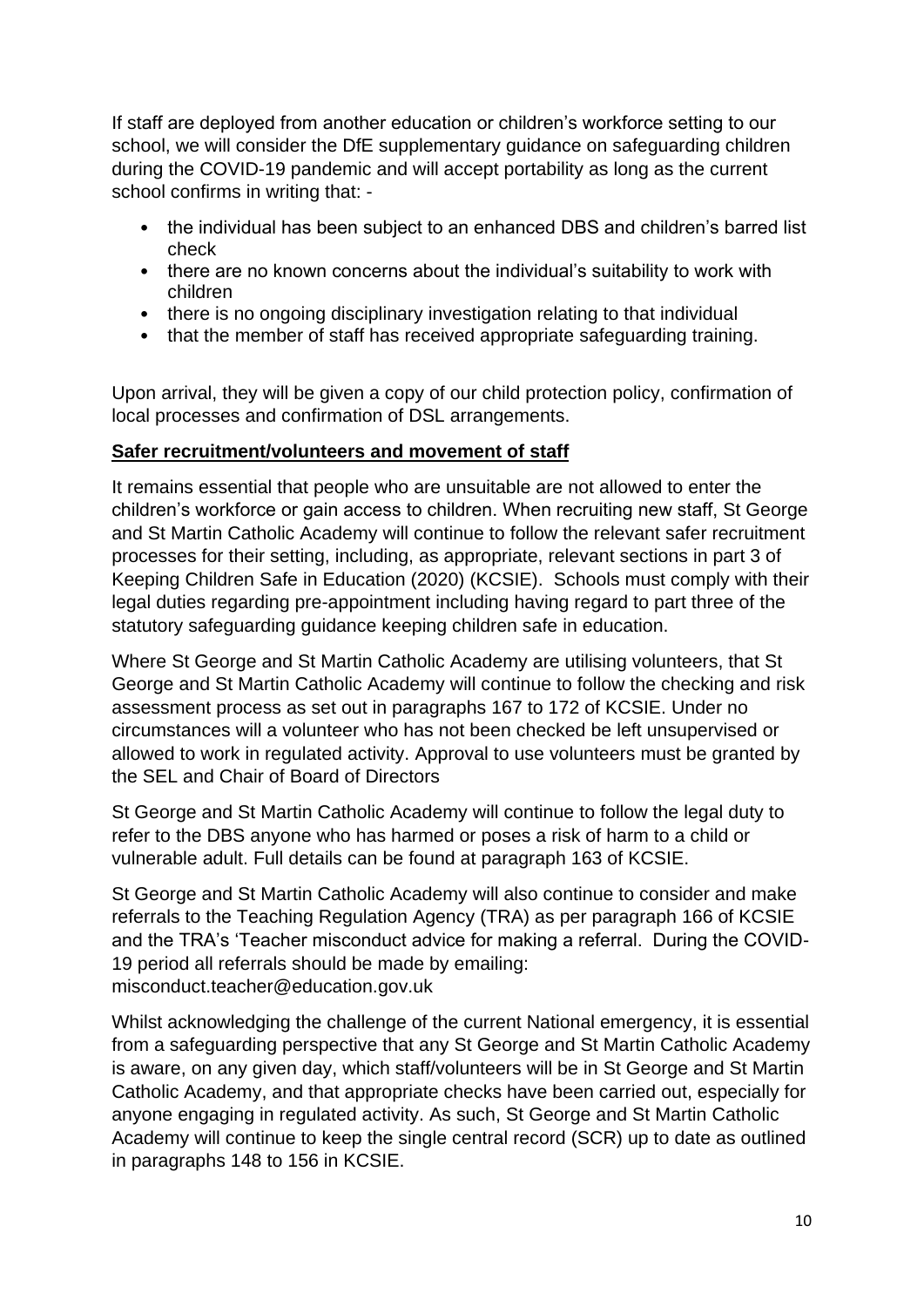## **Volunteers (only if approved by the SEL and Chair of Board of Directors)**

Volunteers may be used to support the work of the school, as would usually be the case. It is important that they are properly supported and given appropriate roles. Where schools are using volunteers, they should continue to follow the checking and risk assessment process as set out in the volunteer section in part 3 of keeping children safe in education.

Under no circumstances will a volunteer who has not been checked be left unsupervised or allowed to work in regulated activity. Mixing of volunteers across groups should be kept to a minimum, and they should remain 2 metres from pupils and staff where possible.

Existing volunteers in regulated activity do not have to be re-checked if they have already had a DBS check (which includes barred list information).

Supervision must be:

- by a person who is in regulated activity.
- regular and day to day; and
- reasonable in all the circumstances to ensure the protection of children.

#### **Online safety in St George and St Martin Catholic Academy**

We will continue to provide a safe environment, including online. This includes the use of an online filtering system. Where pupils are using computers in St George and St Martin Catholic Academy appropriate supervision will be in place.

#### **Children and online safety away St George and St Martin Catholic Academy**

It is important that all staff who interact with children, including online, continue to look out for signs a child may be at risk. Any such concerns should be dealt with as per the Child Protection Policy and where appropriate referrals should still be made to children's social care and as required, the police.

Online teaching should follow the same principles as set out in the online teaching and learning policy and all live lessons must be recorded. Senior team will quality assure lessons by viewing recordings and by being members of class channels and doing live drop ins.

St George and St Martin Catholic Academy will ensure any use of online learning tools and systems is in line with privacy and data protection/GDPR requirements.

Below are some things to consider IF there are virtual lessons, especially where webcams are involved:

• No 1:1s, groups only, unless specific permission has been granted; these sessions are recorded.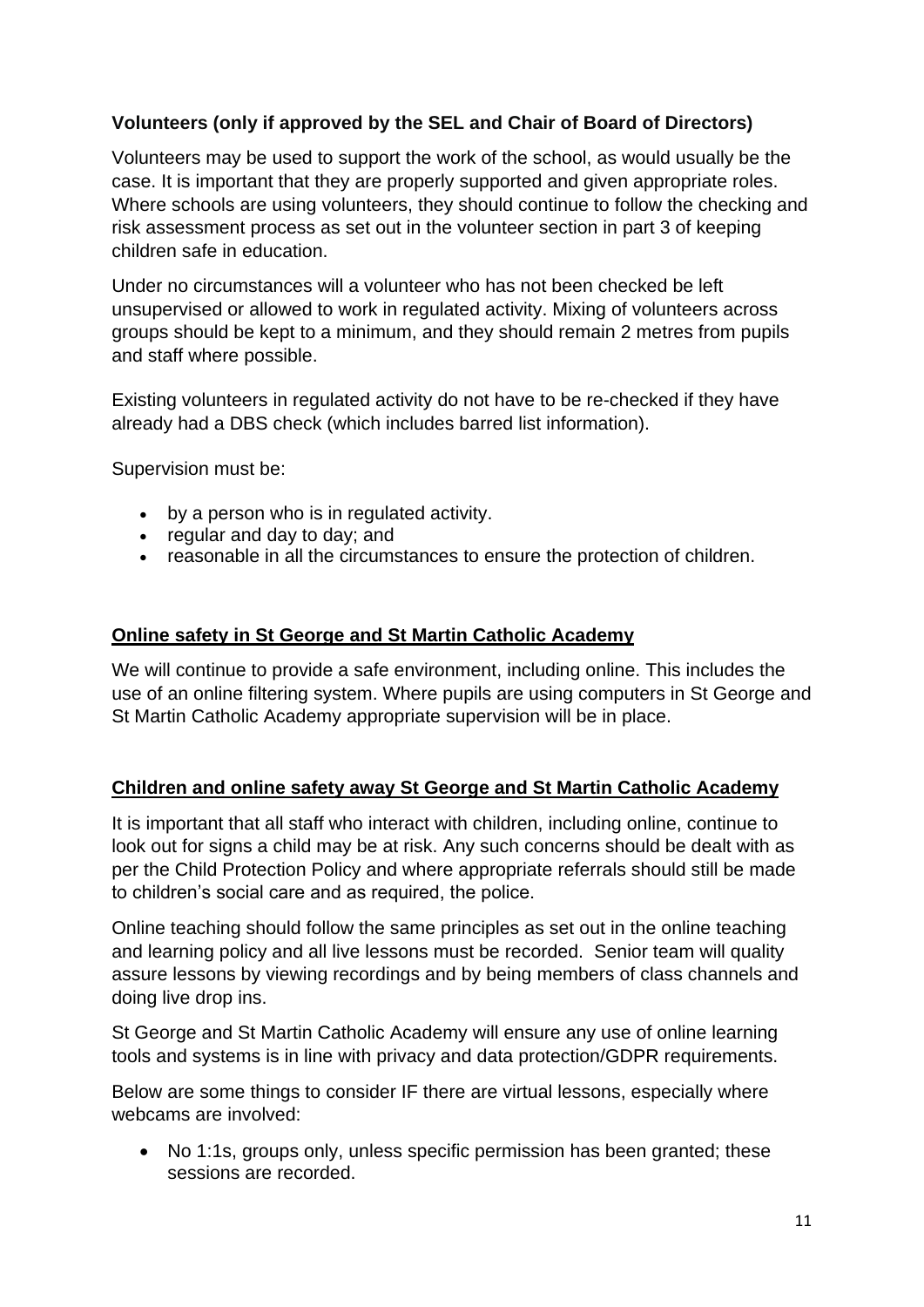- Staff and children must wear suitable clothing, as should anyone else in the household.
- Any computers used should be in appropriate areas, for example, not in staff bedrooms; and the background should be blurred.
- The live class must be recorded so that if any issues were to arise, the video can be reviewed.
- Language must be professional and appropriate, including any family members in the background.
- Staff must only use platforms specified by senior leaders and approved by our IT network manager / provider to communicate with students
- Staff should record, the length, time, date and attendance of any sessions held and report any safeguarding concerns.

The behaviour policy has an addendum for conduct in online lessons

It is important that all staff who interact with children, including online, continue to look out for signs a child may be at risk. Any such concerns should be dealt with as per St George and St Martin Catholic Academy Child Protection Policy and where appropriate referrals should still be made to children's social care and as required, the police. Online teaching should follow the same principles as set out in St George and St Martin code of conduct.

St George and St Martin Catholic Academy will ensure that any use of online learning tools and systems is in line with privacy and data protection/GDPR requirements.

### **Delivering remote education safely**

Keeping children safe online is essential. [https://www.gov.uk/government/publications/keeping-children-safe-in-education--2](file:///C:/Users/ibeardmore/AppData/Local/Microsoft/Windows/INetCache/Content.Outlook/CAQ4F446/keeping%20children%20safe%20in%20education)

The statutory guidance keeping children safe in education provides schools and colleges with information on what they should be doing to protect their pupils online. Support on delivering online remote education safely is available from:

[•safe remote learning](file:///C:/Users/ibeardmore/AppData/Local/Microsoft/Windows/INetCache/Content.Outlook/CAQ4F446/safe%20remote%20learning) safe remote learning, published by SWGfL

• [online safety](file:///C:/Users/ibeardmore/AppData/Local/Microsoft/Windows/INetCache/Content.Outlook/CAQ4F446/online%20safety) online safety and safeguarding, published by LGfL, which covers safe remote learning

• the National Cyber Security Centre, which includes which video conference service is right for you and using video conferencing services securely [video conferencing](file:///C:/Users/ibeardmore/AppData/Local/Microsoft/Windows/INetCache/Content.Outlook/CAQ4F446/video%20conferencing)

• [safeguarding and remote education during coronavirus Covid-19](file:///C:/Users/ibeardmore/AppData/Local/Microsoft/Windows/INetCache/Content.Outlook/CAQ4F446/safeguarding%20and%20remote%20education%20during%20coronavirus%20Covid-19) safeguarding and remote education during coronavirus (COVID-19)

• annex C of keeping children safe in education [https://www.gov.uk/government/publications/keeping-children-safe-in-education--2](file:///C:/Users/ibeardmore/AppData/Local/Microsoft/Windows/INetCache/Content.Outlook/CAQ4F446/keeping%20children%20safe%20in%20education)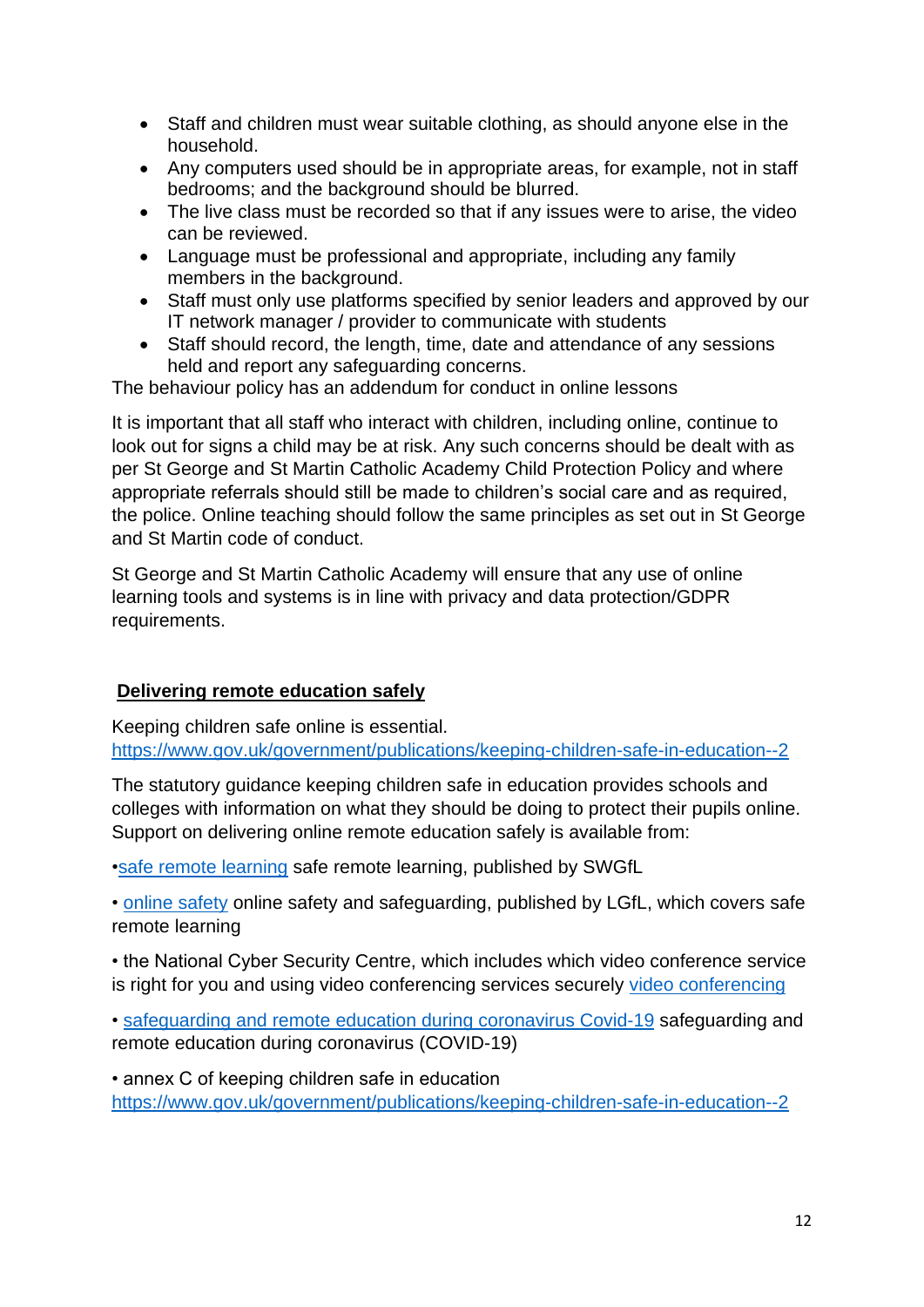## **Supporting children not in St George and St Martin Catholic Academy**

St George and St Martin Catholic Academy are committed to ensuring the safety and wellbeing of all their Children and Young people.

Where the DSL has identified a child to be on the edge of social care support, or who would normally receive pastoral-type support in St George and St Martin Catholic Academy, they should ensure that a robust communication plan is in place for that child or young person.

Details of this plan must be recorded as should a record of contact have made.

The communication plans can include; remote contact, phone contact, door-step visits. Other individualised contact methods should be considered and recorded.

St George and St Martin Catholic Academy DSL will work closely with all stakeholders to maximise the effectiveness of any communication plan. This plan must be reviewed regularly (at least once a fortnight) and where concerns arise, the DSL will consider any referrals as appropriate. St George and St Martin Catholic Academy will share safeguarding messages on its website and social media pages.

St George and St Martin Catholic Academy recognises that St George and St Martin Catholic Academy is a protective factor for children and young people, and that the current circumstances, can affect the mental health of pupils and their parents/carers. All St George and St Martin Catholic Academy staff are aware of this in setting expectations of pupils' work where they are at home.

St George and St Martin Catholic Academy will ensure that where they care for children of critical workers and vulnerable children on site, they ensure appropriate support is in place for them.

## **Supporting children in St George and St Martin Catholic Academy**

St George and St Martin Catholic Academy is committed to ensuring the safety and wellbeing of all its pupils. Our pupils will continue to have a safe space for all children to attend and flourish. Our Governors and Head Teacher will ensure that appropriate staff are on site and staff to pupil ratio numbers are appropriate, to maximise safety.

St George and St Martin Catholic Academy will refer to the Government guidance for education and childcare settings on how to implement social distancing and continue to follow the advice from Public Health England on handwashing and other measures to limit the risk of spread of COVID19. They will ensure that where we care for children of critical workers , vulnerable children and returning pupils on site, we ensure appropriate support is in place for them.

Where St George and St Martin Catholic Academy has concerns about the impact of staff absence – such as the Designated Safeguarding Lead or first aiders – they will discuss them immediately with the Chair of Governors.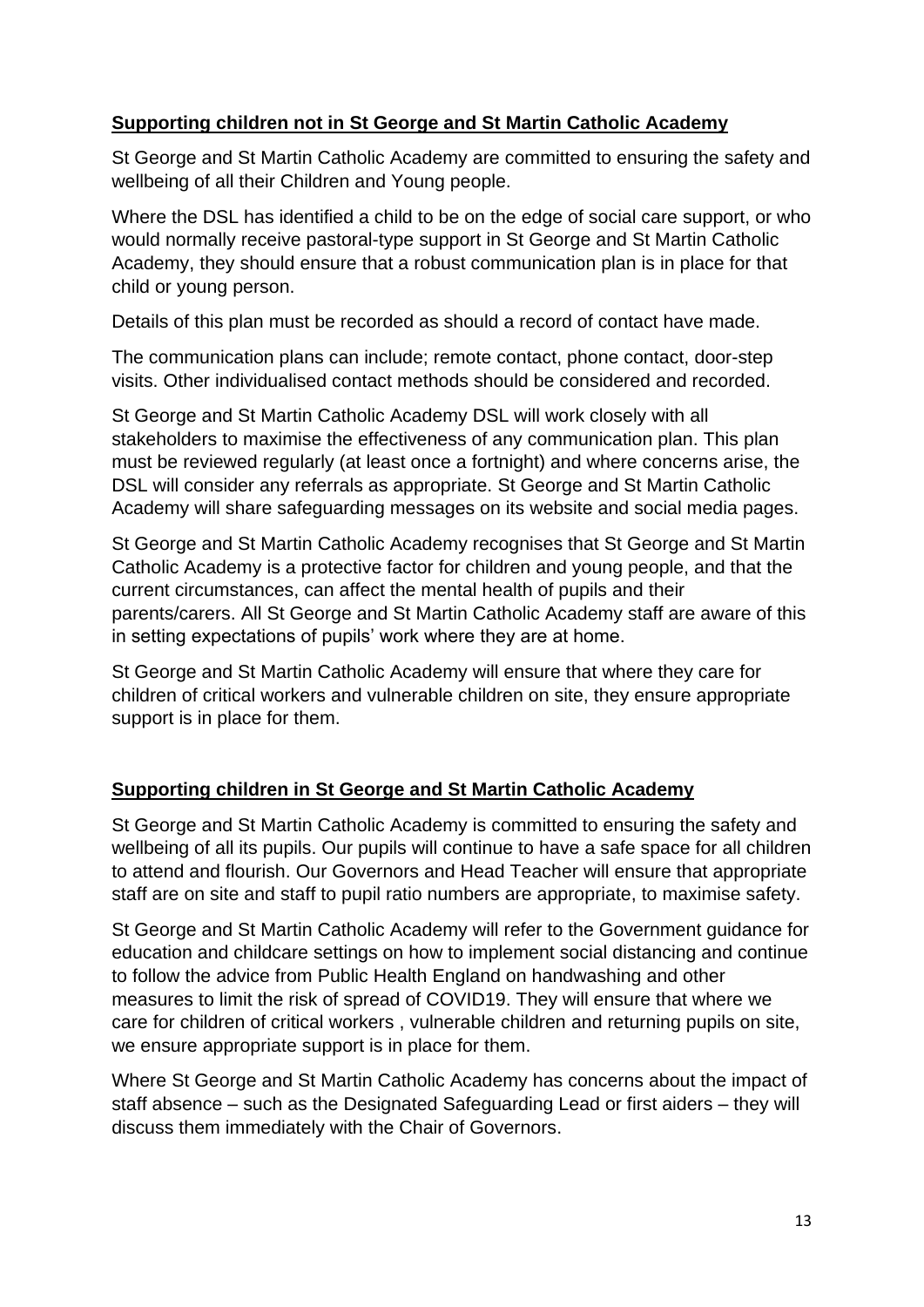## **Mental Health**

St George and St Martin Catholic Academy are aware of the impact of the negative experiences and distressing life events on the mental health of children, parents and staff. We will, as we always have, ensure there is appropriate support and signposting to relevant support agencies in place, and also supporting those children who continue to work from home

Pupils may be experiencing a variety of emotions in response to the coronavirus (COVID19) outbreak, such as anxiety, stress or low mood. This may particularly be the case for vulnerable children, including those with a social worker and young carers. It is important to contextualise these feelings as normal responses to an abnormal situation. Some may need support to re-adjust, either to a return to learning at home or being in school without their peers, and some may be showing signs of more severe anxiety or depression. Others will not be experiencing any challenges and will be content with the change in circumstances.

The return to remote learning for most will limit pupils' social interaction with their peers, carers and teachers, which may have an impact on wellbeing.

To support school staff to understand how coronavirus (COVID-19) is affecting children and young people's mental health and wellbeing, and what they can do to look after, promote and support their own, other staff's and children and young people's wellbeing and mental health, the government has recently launched the [wellbeing for Education Return programme](file:///C:/Users/ibeardmore/AppData/Local/Microsoft/Windows/INetCache/Content.Outlook/CAQ4F446/wellbeing%20for%20Education%20Return%20programme)

Schools should also provide more focused pastoral support where issues are identified that individual pupils may need help with, drawing on external support where necessary and possible. Schools should also consider support needs of particular groups they are already aware need additional help (for example, children in need.)

Schools should also make sure that parents and pupils are aware of who in the school to contact if they have a new concern about mental health and wellbeing.

We should consider the provision of pastoral and extra-curricular activities to all pupils, including those learning at home (for example through online activities and assemblies), designed to:

- Support social engagement and maintaining friendships
- Address and equip pupils to respond to issues linked to coronavirus (COVID-19)
- Support pupils with approaches to improving their physical and mental wellbeing

We should consider how we are working with school nursing services to support the health and wellbeing of their pupils; school nursing services are continuing to offer support to pupils in school and working remotely– school nurses as leaders of the healthy child programme can offer a range of support including:

• support for resilience, mental health and wellbeing including anxiety, bereavement and sleep issues